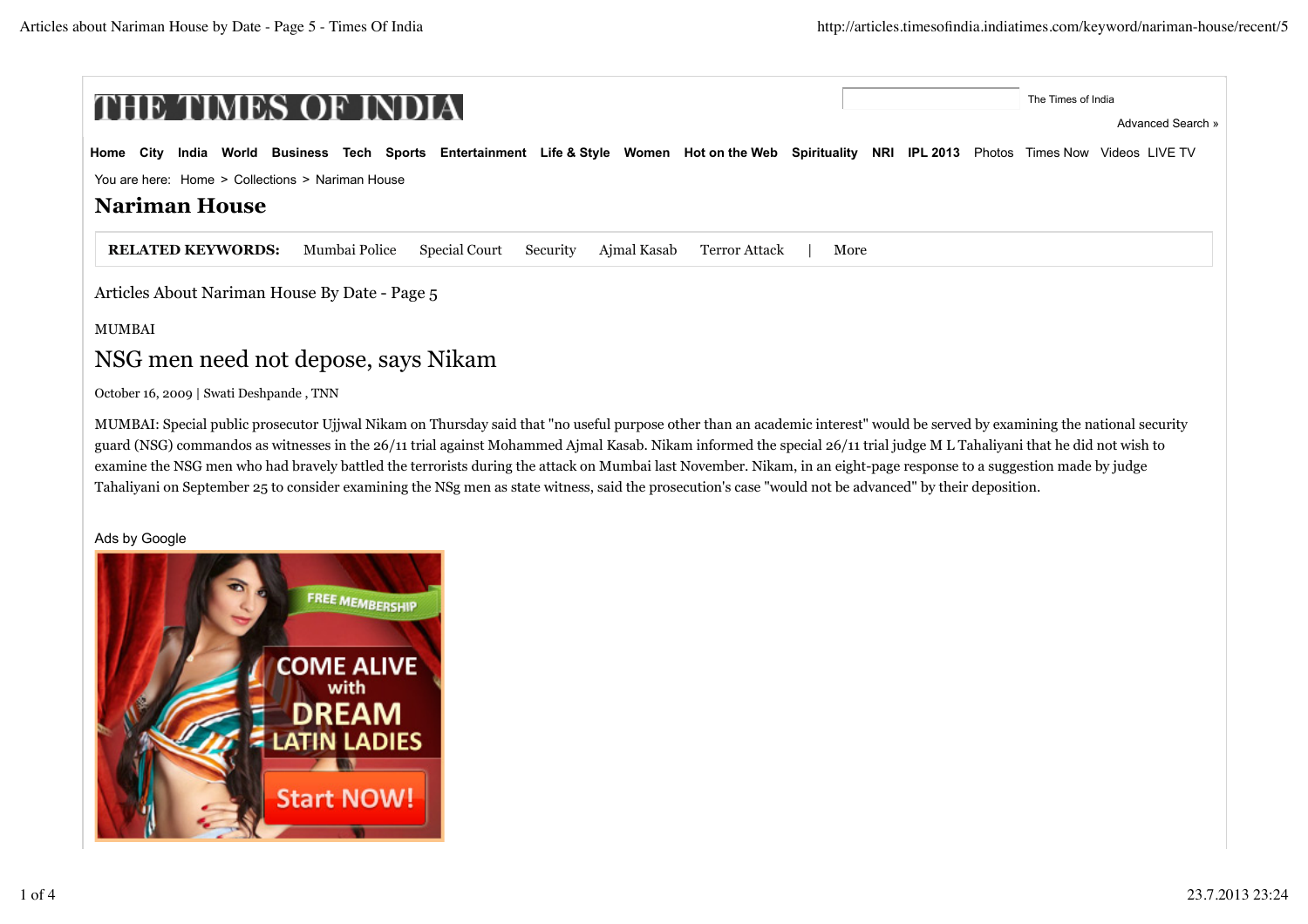### MUMBAI

# Men in uniform get a shot in the arm from combat couple

#### September 27, 2009 | Nitasha Natu , TNN

MUMBAI: A four-feet tall Doberman stand guard at their house, the walls of which are adorned with army insignia. You can chance upon a gun among their stack of newspapers and their conversations are often interspersed with words like "maiming" and "paralysing". They are a couple extraordinaire, indeed. Deepak (45) and his wife Seema Rao (40) are both doctors, but for the past 17 years, they have been training Indian forces in commando warfare and counter-terrorism, their specialisation being "close-quarter combat", and that too, free of cost.

#### MUMBAI

## Two more witnesses depose

#### September 19, 2009 | TNN

MUMBAI: Two witnesses to the devastation wreaked by 26/11 terrorists at Nariman House in Colaba deposed in the special court on Friday. Shripad Hate told special prosecutor Ujjwal Nikam that he went through the entire building after the attack and it was in utter wreck. "The walls and ceilings were destroyed and there were glasses everywhere. The lift doors were broken, with ammunition strewn all over," Hate said. He was present at the site when the police drew a panchnama of the petrol pump that was attacked.

#### MUMBAI

# 26/11 trial: Witnesses at Nariman House depose

#### September 19, 2009 | TNN

MUMBAI: Two witnesses who had seen the devastation wreaked by terrorists at Nariman house in Colaba deposed before the special court on Friday. A resident, Shripad Hate, told special prosecutor Ujjwal Nikam that he had surveyed the entire building after the attack. He said that the entire building was a wreck after the incident. "There were heaps of glass and the walls and ceilings were destroyed. The doors of the lift were broken, with ammunition strewn all over," Hate said.

### MUMBAI 'They called me kaafir and fired at me'

#### September 17, 2009 | TNN

MUMBAI: Kamal Singh, a businessman who had entered Nariman House during the 26/11 terror strike and come face to face with two terrorists, deposed in court on Wednesday. Singh saw the two terrorists-Abu Akasha and Nasir alias Abu Umar--on the first floor; they called him "kaafir" and fired at him, Singh told special prosecutor Ujjwal Nikam. He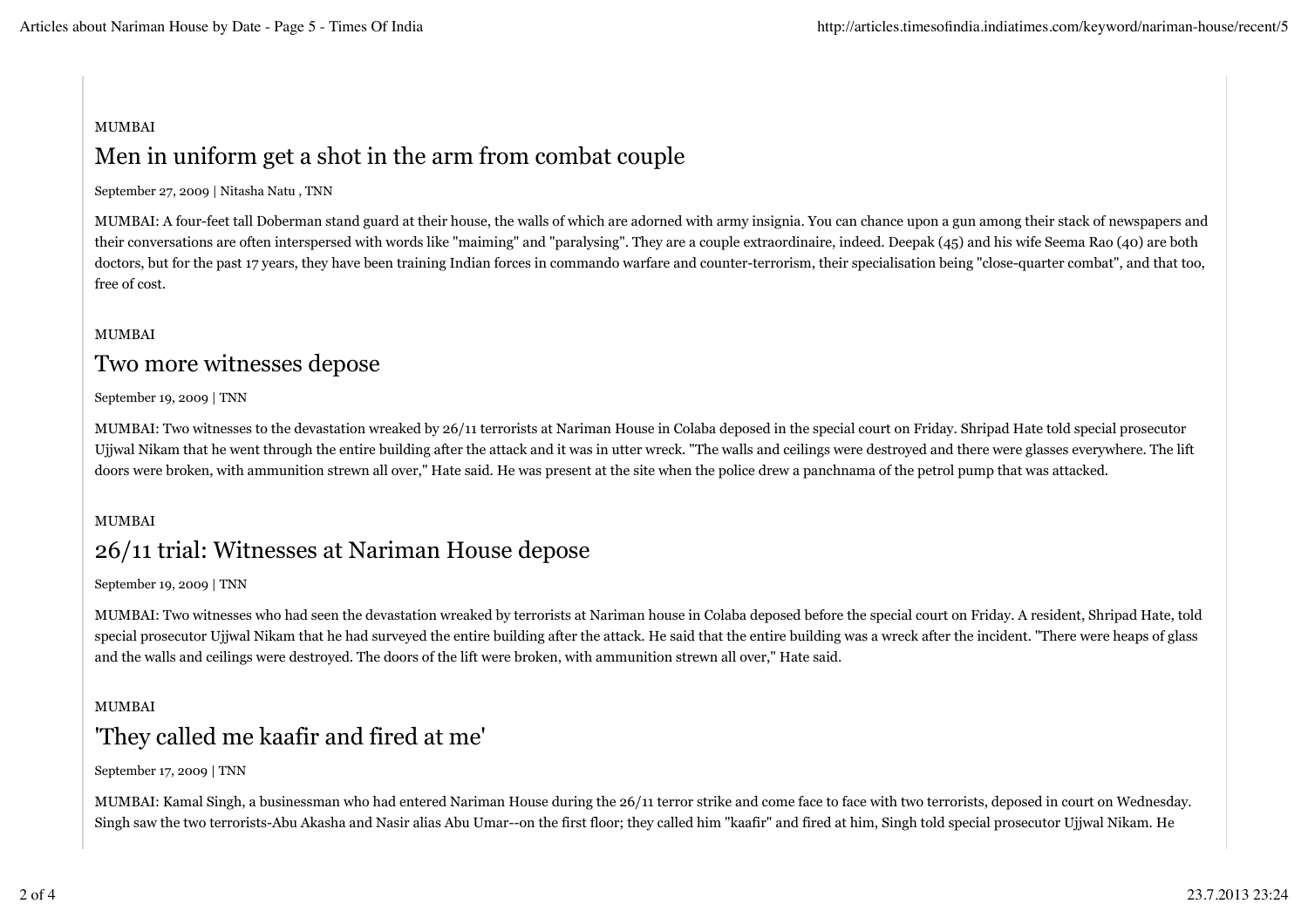ducked and managed to escape. The terrorists were later killed at Nariman House. Judge M L Tahaliyani also heard the testimony of another witness on Wednesday.

#### INDIA

# 26/11: Nariman house witness deposes in court

#### September 17, 2009 | TNN

MUMBAI: A witness who had entered Nariman house during the 26/11 terror strike and came face to face with the two terrorists deposed in court on Wednesday. Kamal Singh, a businessman, said he had stepped out his house to take a walk when he saw a huge crowd gather outside Nariman House. He picked up a bamboo and went inside to check what was happening. On the first floor he saw the two terrorists and they called him a "kaafir" before firing a volley of shots at him, Singh told special prosecutor Ujjwal Nikam.

### INDIA Pak owns up to two more Mumbai attackers

July 20, 2009 | TNN

NEW DELHI: Islamabad has acknowledged that besides Ajmal Kasab, two more of the ten terrorists who attacked Mumbai on 26/11-- Imran Babar and Abdur Rahman Chota - were Pakistani nationals. (Watch) The acknowledgment is part of the 26/11 dossier Pakistan handed over to India last week, which says that determination about the nationality of Babar and Abdur Rahman has been made on the basis of DNA samples. This marks the first time when Pakistan has accepted that the attackers of Mumbai, Kasab included, were its citizens.

### MUMBAI LeT cell may not have been discovered

June 29, 2009 | AGENCIES

BBC journalist Richard Watson, who's carried out an investigation into the 26/11 attacks, countered the Mumbai police view that the terrorist leaders were able to pinpoint precise police positions by carefully monitoring live television coverage of the attacks. "These instructions seem remarkably precise for that. I know the kind of live shots used in these situations and they would be unlikely to yield that kind of detail. It is far more likely that they had spotters on the ground, who were feeding back information to their leaders about the police movements.

#### INDIA

# Mumbai cops reject BBC report

June 29, 2009 | TIMES NEWS NETWORK & AGENCIES

Richard Watson, a BBC correspondent who carried out an investigation into the 26/11 attack, countered the Mumbai police's view that the terrorist leaders were able to pinpoint